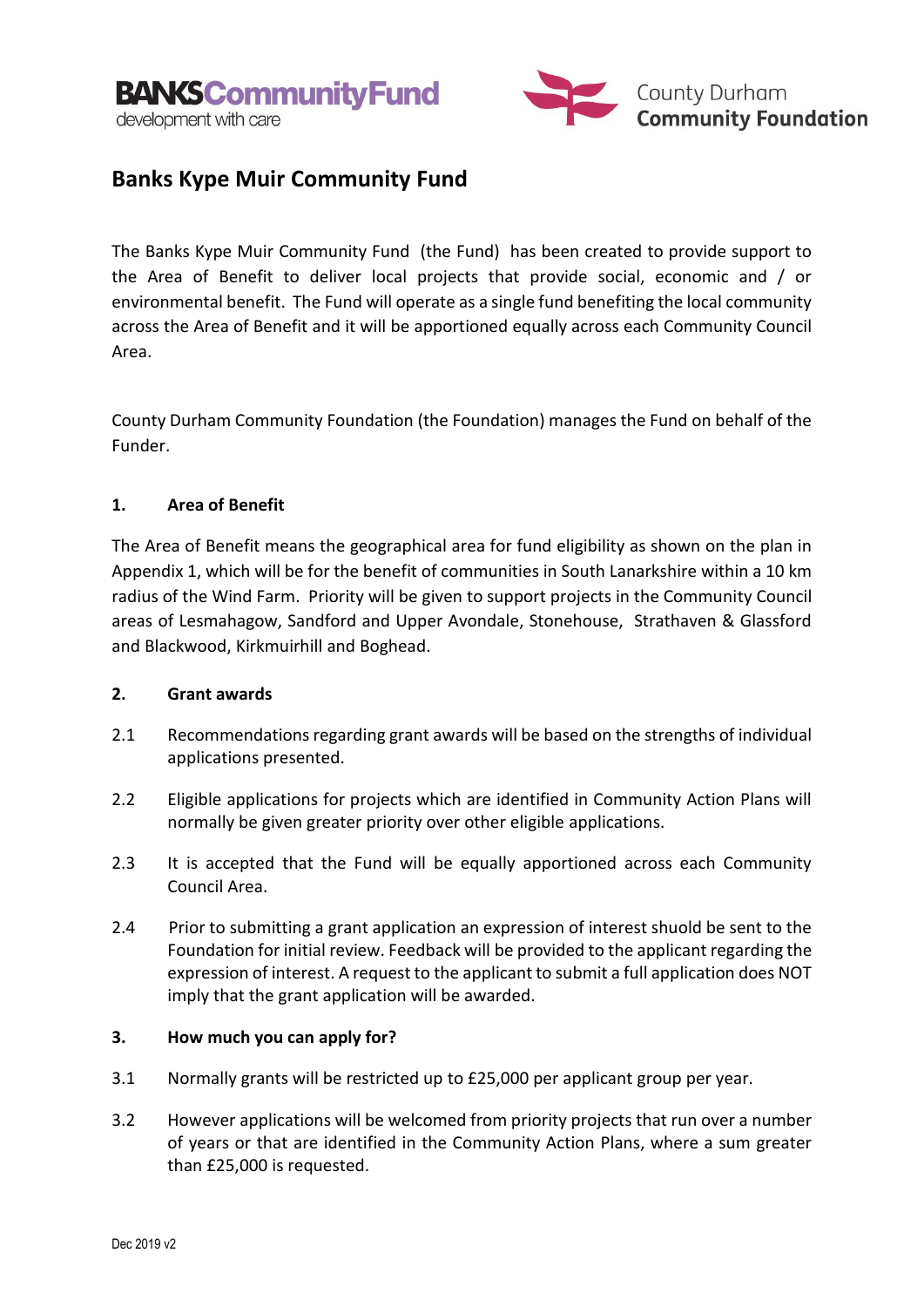**BANKSCommunityFund** 



development with care

- 3.3 Grant monies over £2,000 award will be paid in arrears on submission of appropriate evidence that works and activities have been completed satisfactorily. In no circumstances will grants be awarded retrospectively ie for works or activities that have already occurred.
- 3.4 Grants should normally be drawn down within 12 months from the award date. For projects where the grant award runs over multiple years each phase must be completed in line with the grant offer terms and conditions agreed at the time of the award. In the event that an award has not been drawn down within the agreed period, the Community Panel has the discretion to recommend a time extension to the Foundation or to recommend withdrawal of the award.
- 3.5 Community Council Areas, with the support of the Community Panel and agreement of the Funder, can reserve some, or all, of their annual fund allocation where they have a clearly defined long term strategic project identified in their Community Action Plan, otherwise any surplus will be made available to other eligible projects from the Area of Benefit that submit applications that the panel judges are suitable to award.

# **4. Grant application guidelines**

- 4.1 Applications for grant funding must be within the Area of Benefit.
- 4.2 Priority will be given towards supporting eligible schemes and projects identified as priorities in the respective Community Action Plans, if these have been developed.
- 4.3 Project applications from other Community Areas will be eligible for grant support. The Community Panel will consider such applications and if recommended for support such funds required will be deducted from the funds allocated to the Community Council Area closest to the project location.
- 4.4 Community groups, voluntary organisations and environmental projects that are charitable, educational, philanthropic or benevolent in purpose are eligible for this Fund.
- 4.5 Project applications from within 10km of the wind farm but outwith South Lanarkshire Council as identified in the Area of Benefit plan included at Appendix 1 or project applications from outwith 10km of the windfarm, will only be eligible for grant support if it can be clearly demonstrated that the project delivers a clear and tangible benefit to the population within the Area of Benefit.
- 4.6 The Fund will focus on supporting the following, non-exhaustive, list of typical groups, voluntary organisation and projects:
	- Playgroups
	- Youth clubs
	- Sports clubs and facilities
	- The Scout and Guide Movement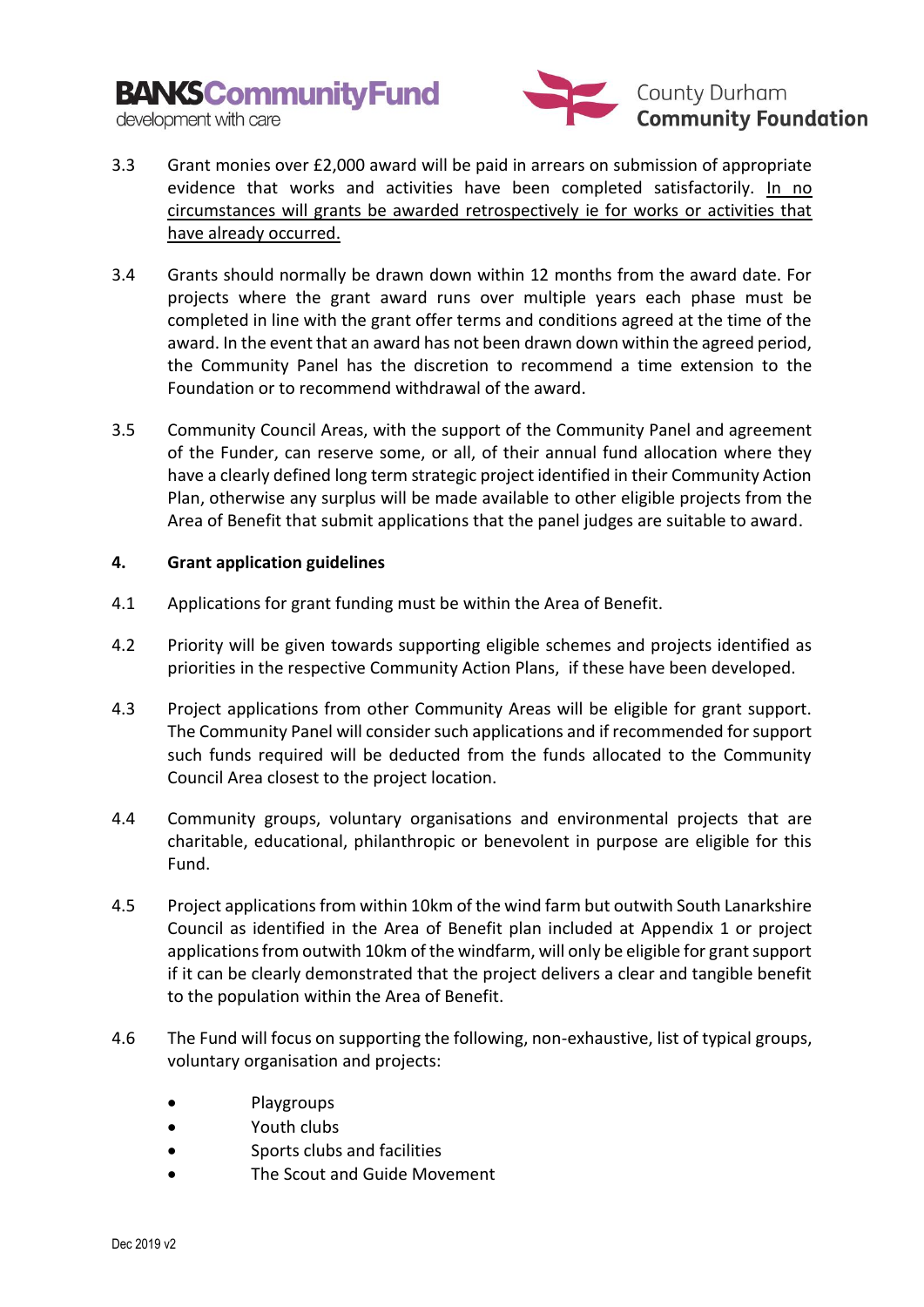**BANKSCommunityFund** 

development with care



**County Durham**<br>**Community Foundation** 

- Senior citizens clubs and activities
- Village Halls
- Church Halls
- Community Council projects
- Local charities
- Projects to enhance the environment
- Schools (for projects that are not normally funded by SLC)
- Education, employment, training and skills development for unemployed people
- This is not an exhaustive list and consideration will be given to other types of projects if they can be demonstrated to provide benefit to the local community identified in the Community Action Plan and are within the remit of clause 4.4.
- 4.7 Grants will be available towards capital costs of purchase as well as for associated maintenance, revenue, or project management fees which could include salary costs (which should not normally exceed 10% of the grant value.)
- 4.8 The Fund is not to be used for:
- The advancement of religion or political activities
- Activities understood to be the exclusive responsibility of statutory authorities
- Projects benefitting primarily those resident outside the Area of Benefit
- Activities contrary to the interests of the Funder or any associated entities
- Activities likely to bring into disrepute the Fund, the Funder or the Foundation
- Anti-renewable energy/windfarm activities
- Retrospective funding i.e. paying for costs incurred before a decision on an application
- Services or facilities which are already funded by the local authority or other statutory body at the time of application other than that part of a match funding application which is not being funded by a local authority or other statutory body; or
- Projects of no benefit to the Area of Benefit; or
- Applications from national or regional charities with no specific projects in the Eligible Area; or
- Projects relating to improvements to land that is not open to the general public; or
- Requests for sponsorship; or
- Requests for deficit or retrospective funding for projects and activities that have already taken place; or
- A statutory or other legal duty of a governmental department, local authority or other public body to carry on.
- Supporting named Individuals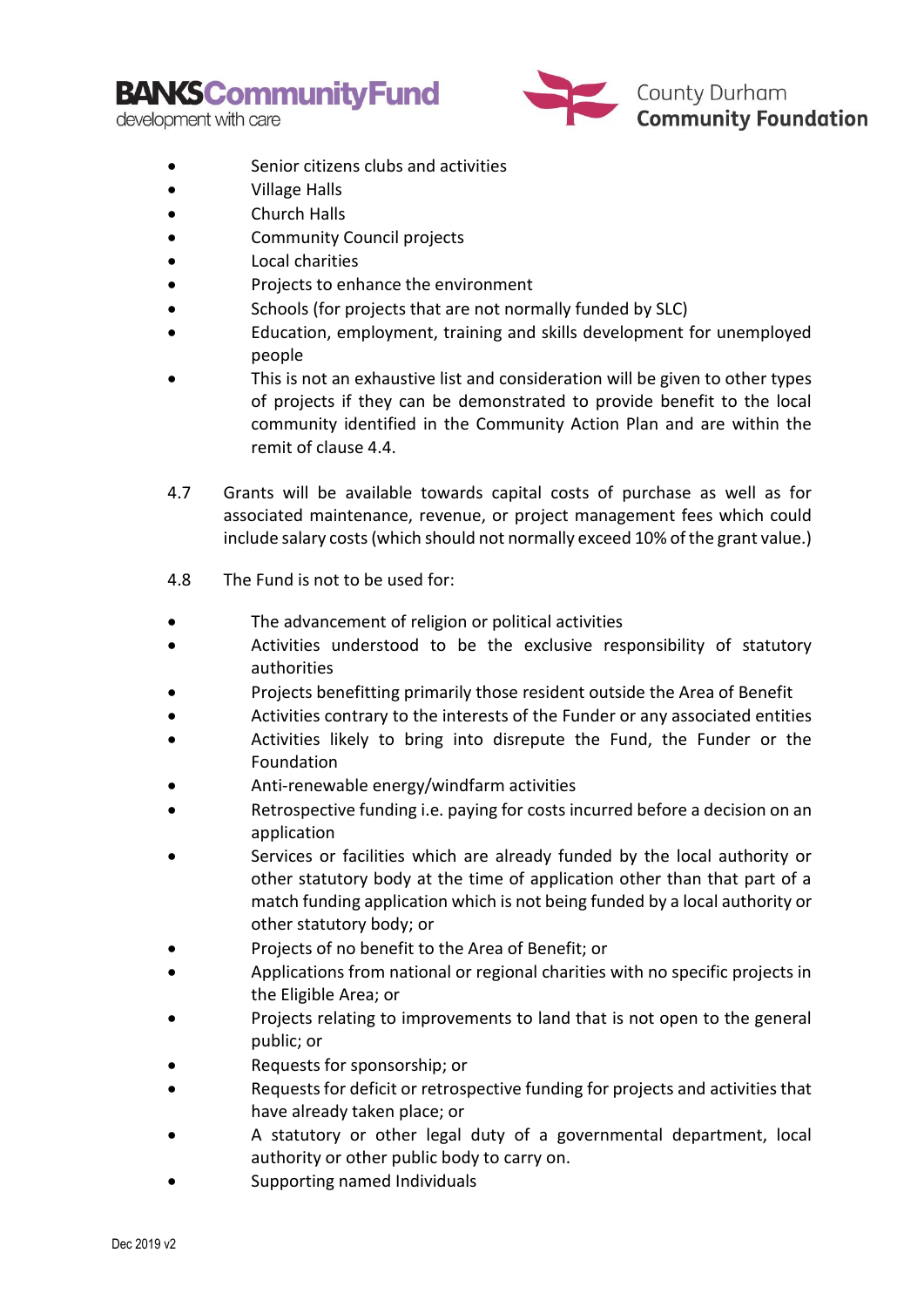



4.9 Applications must be made in accordance with the application process set out at Appendix 2.

#### **5. Management Fee**

It is an important requirement of this Fund, that if your application is successful you will be required to pay a % of the amount awarded, prior to your grant being released. No grant funding will be paid to your organisation until this money has been received by the Foundation. Details of how to make this payment will be contained within the grant offer terms and conditions. The contribution can be made by any business, local authority, applicant organisation (through fundraising activities only, proof will be required), or local resident, who should hold no interest in the project e.g. financial or reputational gain.

Successful grant recipients will need to pay a management fee and provide evidence of satisfactory progress of the scheme or project to the Foundation before the Grant is paid, unless the grant award is for £2,000 or less than the grant monies will be paid across once the fee has been remitted.

- 5.1 Single year grants.
	- 5.1.1 For grants up to £10,000 a management fee of 10% of the amount awarded to be remitted.
	- 5.1.2 For grants greater that £10,000 a management fee of 10% will be payable on the first £10,000 of the grant award and then 5% on the remaining balance.

Example calculation:

- Grant award £15,000;
- First band of the award of £10,000 incurs management fee £1,000;
- Second band of the grant award of £5000 incurs a management fee of £250
- Total Management Fee of £1,250.
- 5.2 For multi-year grants.
	- 5.2.1 The management fee is composed of two elements: a flat fee of £1,500 and a 4% fee.
	- 5.2.2 A flat fee of £1,500 is to be remitted to the Foundation before payment of the first grant instalment.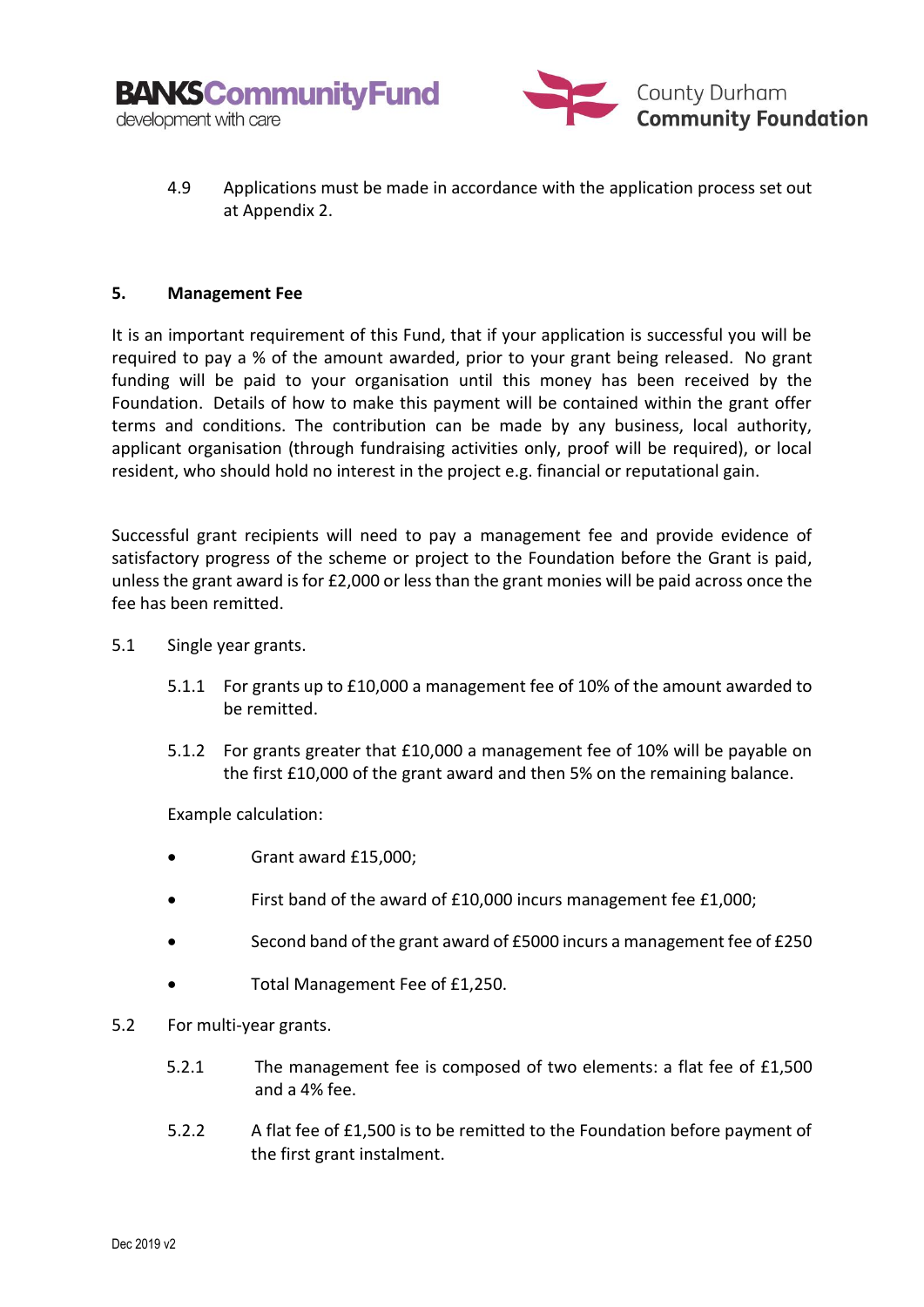**BANKSCommunityFund** development with care



5.2.3 A fee of 4% of the grant amount being drawn down is to be remitted to the Foundation before any grant instalment payments.

Example calculation:

- Grant awarded for £60,000 over 3 years. It is anticipated the grant payment profile is £20,000 after 12 months, £25,000 after 24 months and £15,000 after 36 months.
- Flat fee of £1,500 to be remitted to the Foundation before payment of the first grant instalment.
- A fee of 4% of the £20,000 i.e. £800 is to be remitted to the Foundation before payment of the grant instalment.
- A fee of 4% of the £25,000 i.e. £1000 is to be remitted to the Foundation before payment of the grant instalment.
- A fee of 4% of the £15,000 i.e. £600 is to be remitted to the Foundation before payment of the grant instalment.
- Total management fee of £3,900

# 6. **Need more help?**

If you are unsure about whether you are eligible to apply, please contact **Margaret Vaughan** on **0191 378 6340**

or email **[fundmanager@bankscommunityfund.org.uk](mailto:james@cdcf.org.uk)**

or contact the C**ommunity Engagement Co-ordinator** from the Banks Group.

Please note that in submitting your application you, or a person in your organisation who knows the details of your application, should be available to speak to us during the next month. Applications can take up to 12 weeks before a decision is made as decisions are made by a community panel that typically meets quarterly /year.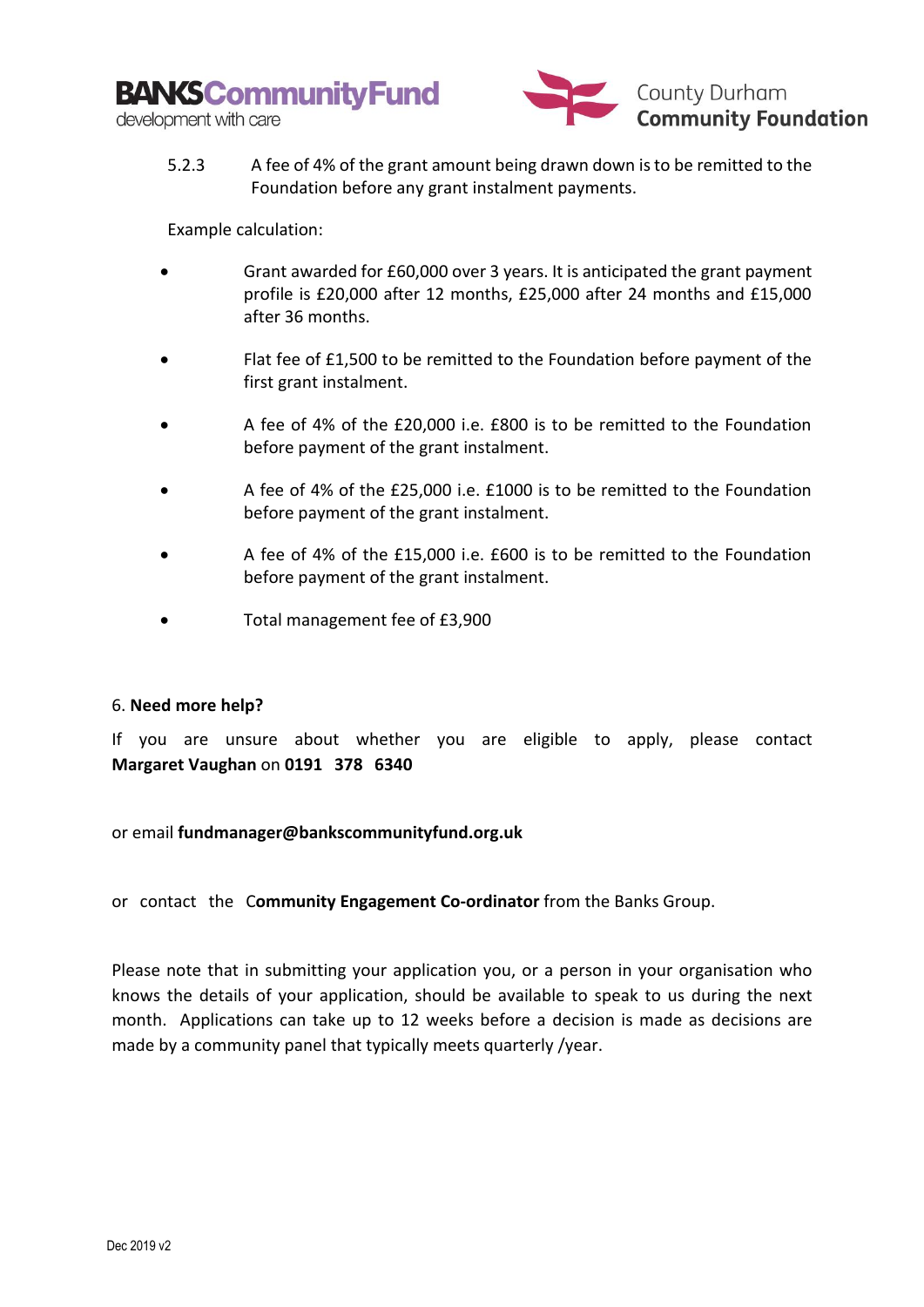



# **Appendix 1 : Area of Benefit**